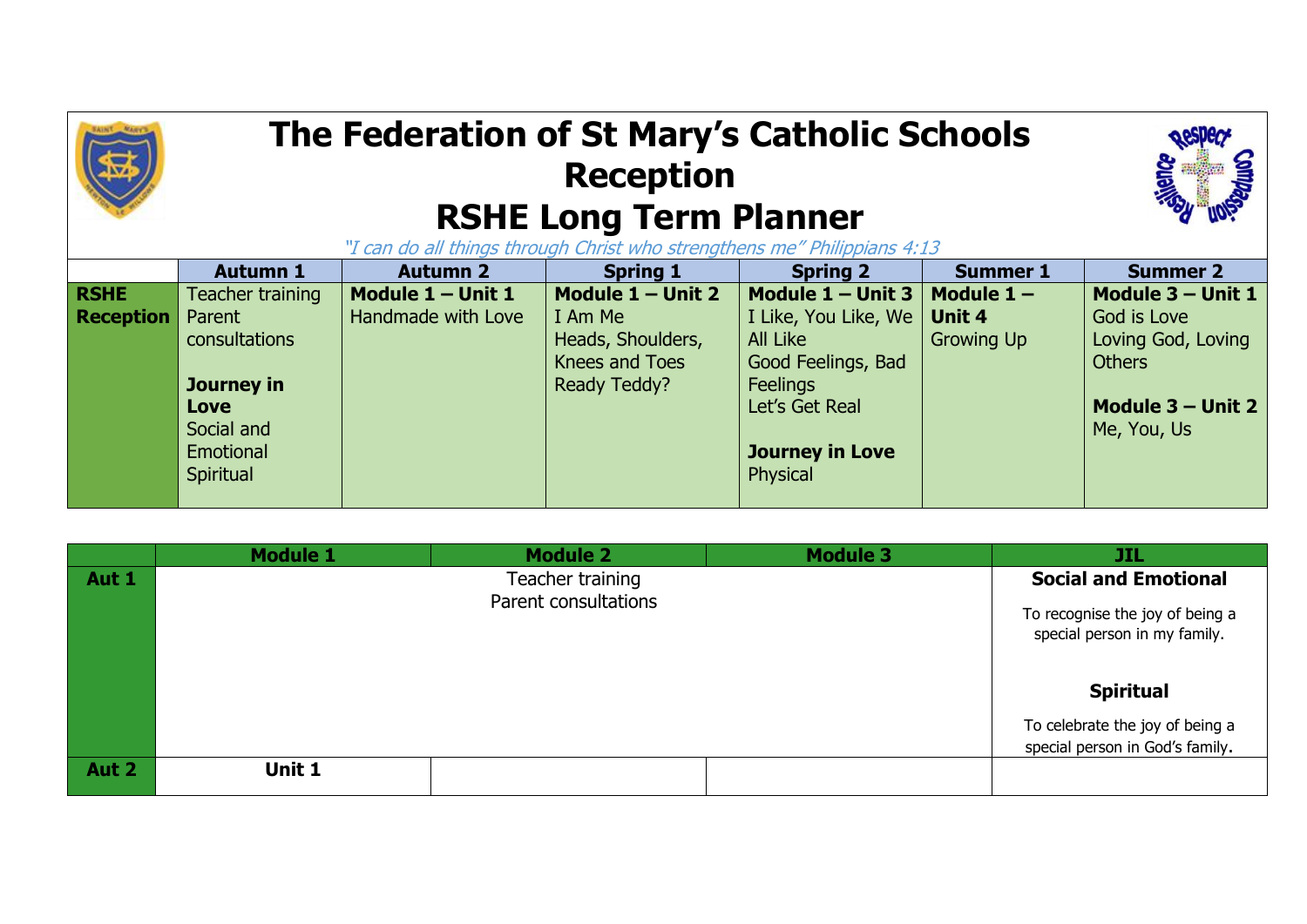|       | We are created individually by       |  |                              |
|-------|--------------------------------------|--|------------------------------|
|       |                                      |  |                              |
|       | God as part of His creation plan     |  |                              |
|       | • We are all God's children and      |  |                              |
|       | are special                          |  |                              |
|       | · Our bodies were created by         |  |                              |
|       | God and are good                     |  |                              |
|       | • We can give thanks to God          |  |                              |
| Spr 1 | Unit 2                               |  |                              |
|       | • We are each unique, with           |  |                              |
|       | individual gifts, talents and skills |  |                              |
|       | • Whilst we all have similarities    |  |                              |
|       | because we are made in God's         |  |                              |
|       | image, difference is part of God's   |  |                              |
|       |                                      |  |                              |
|       | plan                                 |  |                              |
|       | • That their bodies are good and     |  |                              |
|       | made by God                          |  |                              |
|       | • The names of the parts of the      |  |                              |
|       | body (not genitalia)                 |  |                              |
|       | • That our bodies are good and       |  |                              |
|       | we need to look after them           |  |                              |
|       | • What constitutes a healthy         |  |                              |
|       | lifestyle, including exercise, diet, |  |                              |
|       | sleep and personal hygiene           |  |                              |
| Spr 2 | Unit 3                               |  | <b>Physical</b>              |
|       | • That we all have different         |  | To recognise that we are all |
|       | 'tastes' (likes and dislikes), but   |  | different and unique.        |
|       | also similar needs (to be loved      |  |                              |
|       | and respected, to be safe etc)       |  |                              |
|       | • That it is natural for us to       |  |                              |
|       | relate to and trust one another      |  |                              |
|       | • A language to describe their       |  |                              |
|       | feelings                             |  |                              |
|       | • An understanding that              |  |                              |
|       |                                      |  |                              |
|       | everyone experiences feelings,       |  |                              |
|       | both good and bad                    |  |                              |
|       | • Simple strategies for managing     |  |                              |
|       | feelings                             |  |                              |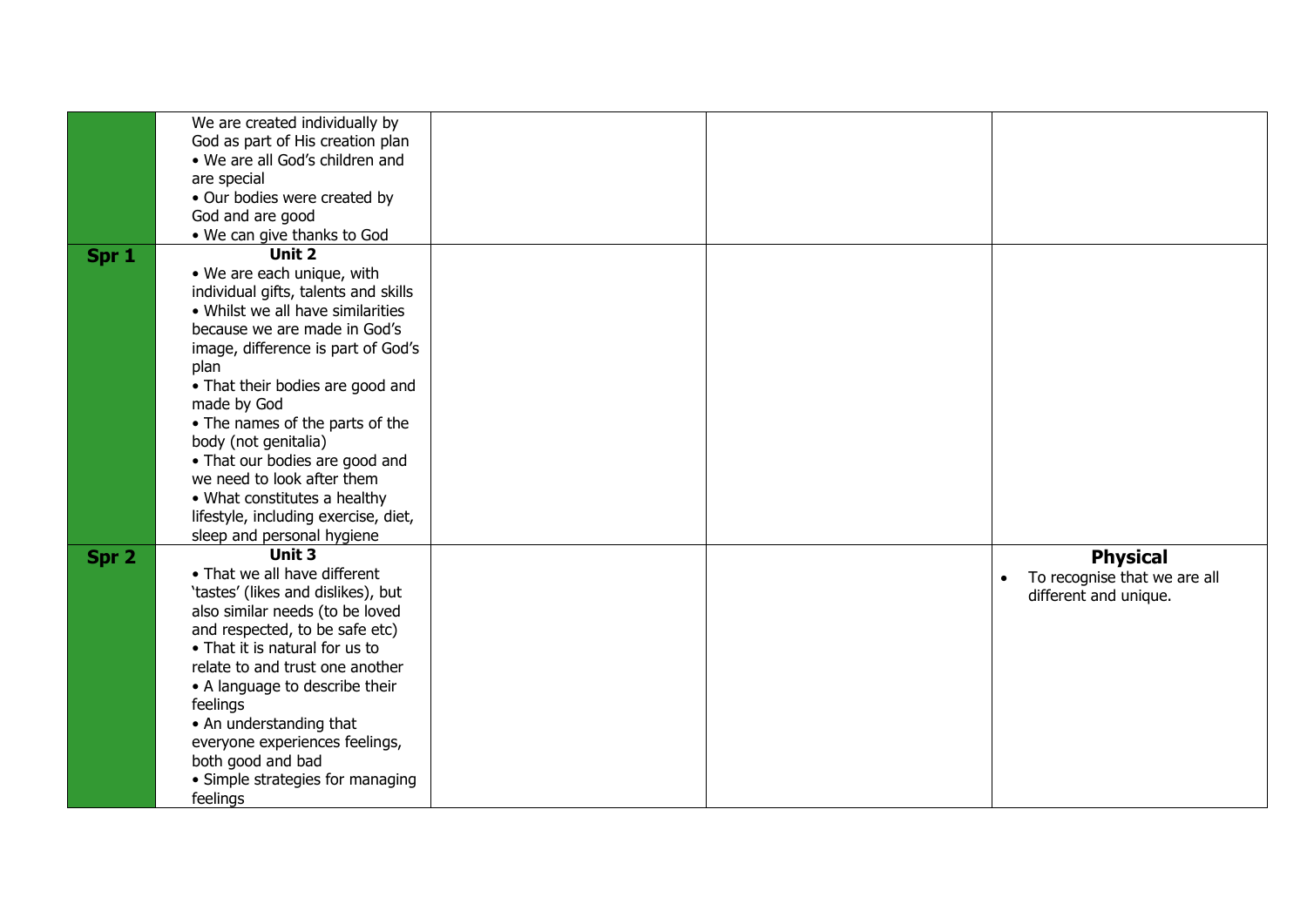|                  | • Simple strategies for managing<br>emotions and behaviour<br>• That we have choices and<br>these choices can impact how we<br>feel and respond.<br>• We can say sorry and forgive<br>like Jesus |                                                                                                                                                                                                                                                                                                                                                                                                                                                                                                                                                                                                        |                               |
|------------------|--------------------------------------------------------------------------------------------------------------------------------------------------------------------------------------------------|--------------------------------------------------------------------------------------------------------------------------------------------------------------------------------------------------------------------------------------------------------------------------------------------------------------------------------------------------------------------------------------------------------------------------------------------------------------------------------------------------------------------------------------------------------------------------------------------------------|-------------------------------|
| Sum 1            | Unit 4<br>• That there are natural life<br>stages from birth to death, and<br>what these are - typically naming<br>baby, child, adult.                                                           |                                                                                                                                                                                                                                                                                                                                                                                                                                                                                                                                                                                                        |                               |
| Sum <sub>2</sub> |                                                                                                                                                                                                  | Unit 1<br>• That God is love: Father, Son<br>and Holy Spirit<br>• That being made in His image<br>means being called to be loved<br>and to love others<br>• What a community is, and that<br>God calls us to live in community<br>with one another<br>• Some Scripture illustrating the<br>importance of living in a<br>community<br>• That no matter how small our<br>offerings, they are valuable to God<br>and He can use them for His glory<br>Unit 2<br>•That they belong to various<br>communities, such as home,<br>school, parish, the wider local<br>area,<br>nation and the global community | <b>SPIRITUAL</b><br>$\bullet$ |